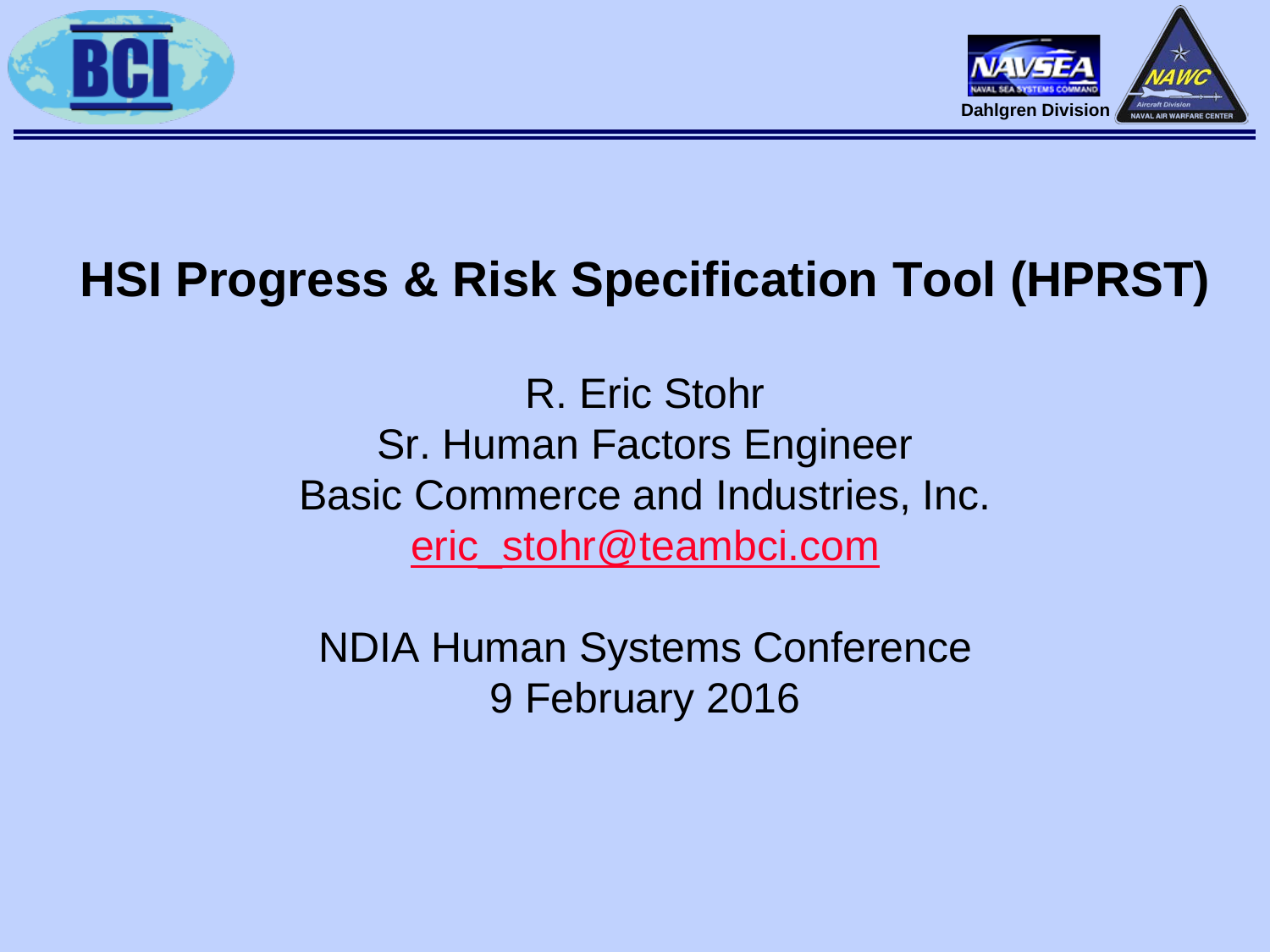



Colleagues whose efforts, leadership, drive, expertise, and vision helped translate the HPRST concept into a reality:

- CDR Henry "Hank" Phillips, NAWCTSD
- Owen Seely, NAVSEA DD
- Dr. Jim Pharmer, NAWCTSD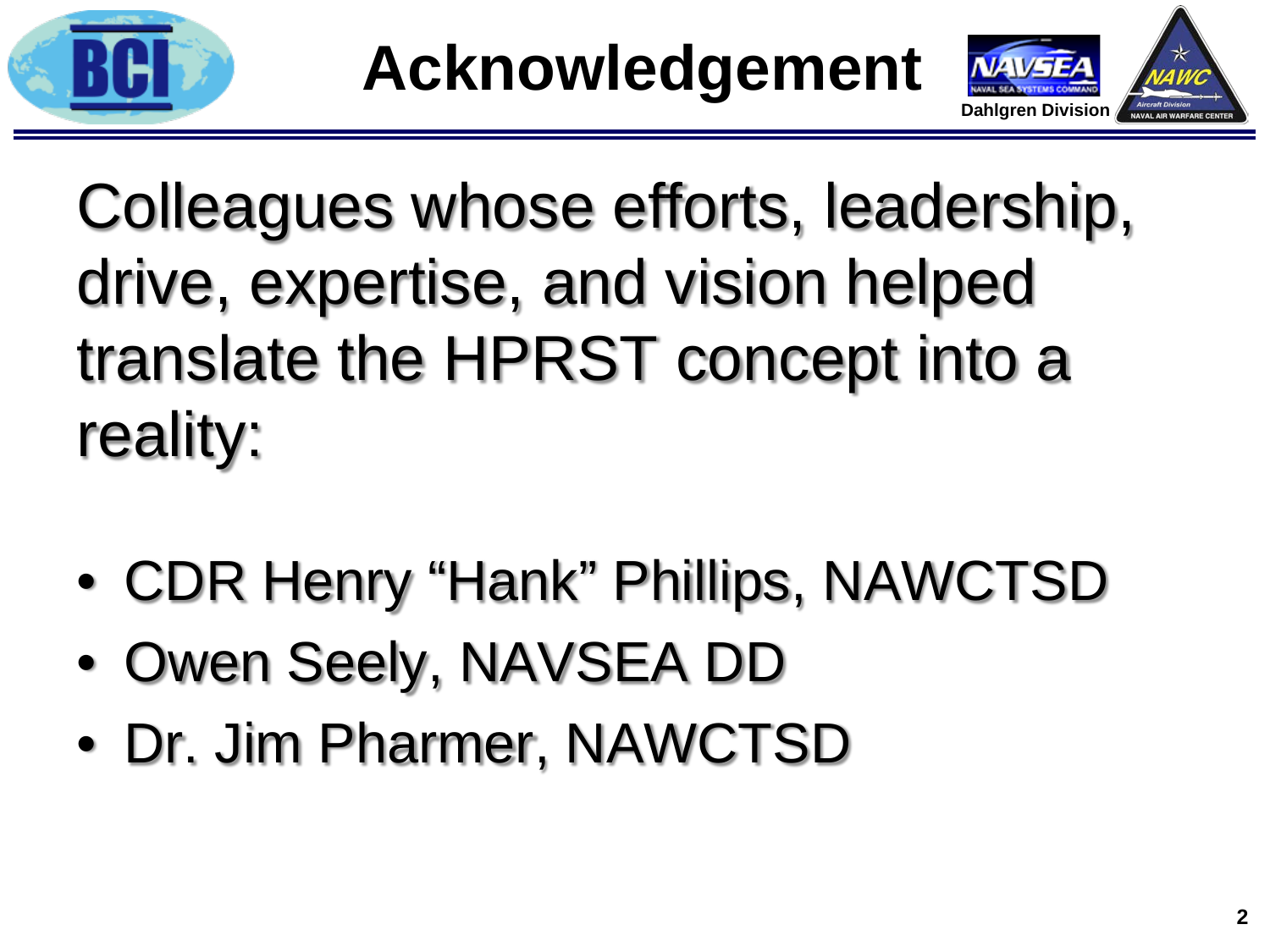



### *Development of Human Readiness Levels (HRL)*

- Formed at direction of ASD(R&E) HPTB at TAG 68 May 2014;
- Effort funded by ONR Code 34 in July 2015

### *Original Mission Statement:*

• Develop a system that can be used to describe progress toward acquisition review and milestone requirements and incorporation of HSI requirements into programmatic decision-making

### *Updated Mission Statement based on ASD Redirection:*

- Wholesale change of the focus of the model to reflect incorporation of risk
- Produce a tool to help HSI practitioners quickly develop thorough, informed programmatic risks

### *New Model/Tool Target Audience:*

- Joint DoD HSI community not a Navy-centric product
- Journeyman-level HSI practitioners & PM/LSE stakeholders **<sup>3</sup>**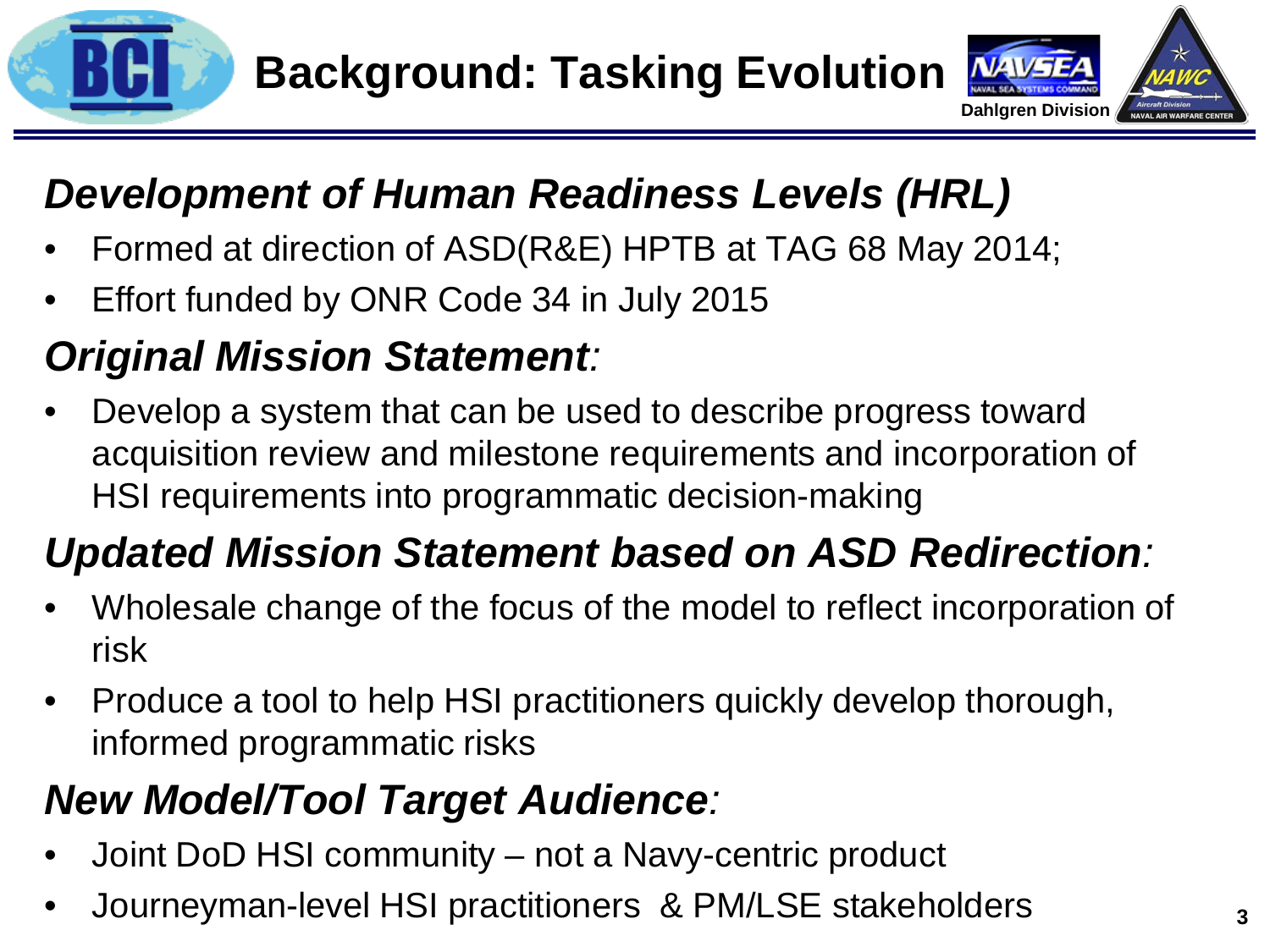

# Conveying HSI Information to a Busy Audience is a Challenge



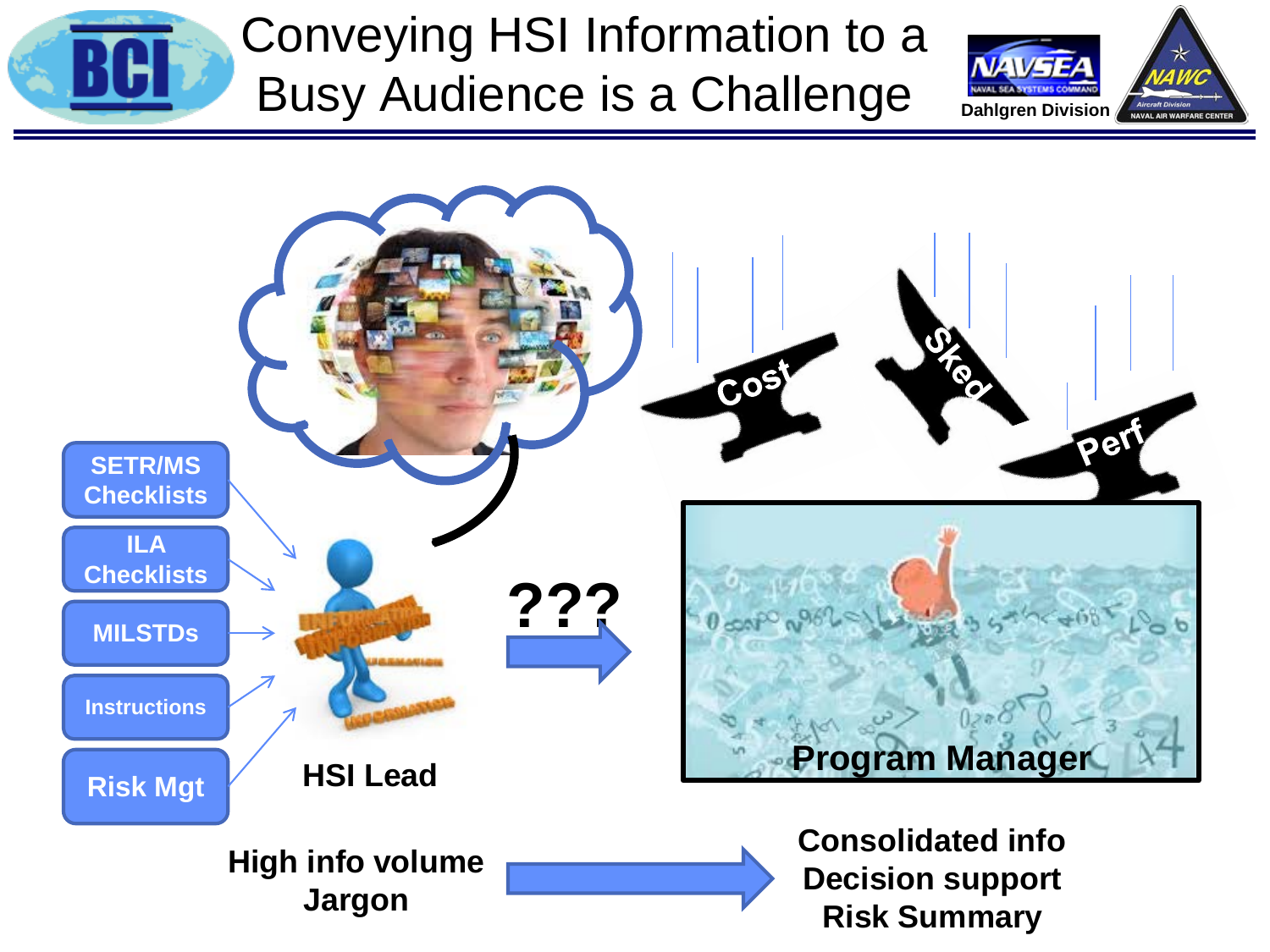



- **Purposes of this tool:**
	- Communications aid to help practitioners and PMs recognize HSI requirements and consequences more readily and earlier
	- Job aid to help HSI practitioners discover and articulate risks to PMs
- The **HSI Progress-Risk Specification Tool (HPRST)** will help practitioners link HSI process issues/omissions to resulting potential risks across the ALC.
- Stakeholders will:
	- Evaluate general progress requirements by SETR/MS
	- Consult the list of problems/risks linked to domains and ALC locations when developing or updating program risks
	- Each list is accompanied by potential mitigation strategies for consideration



### **HPRST is not a readiness scale**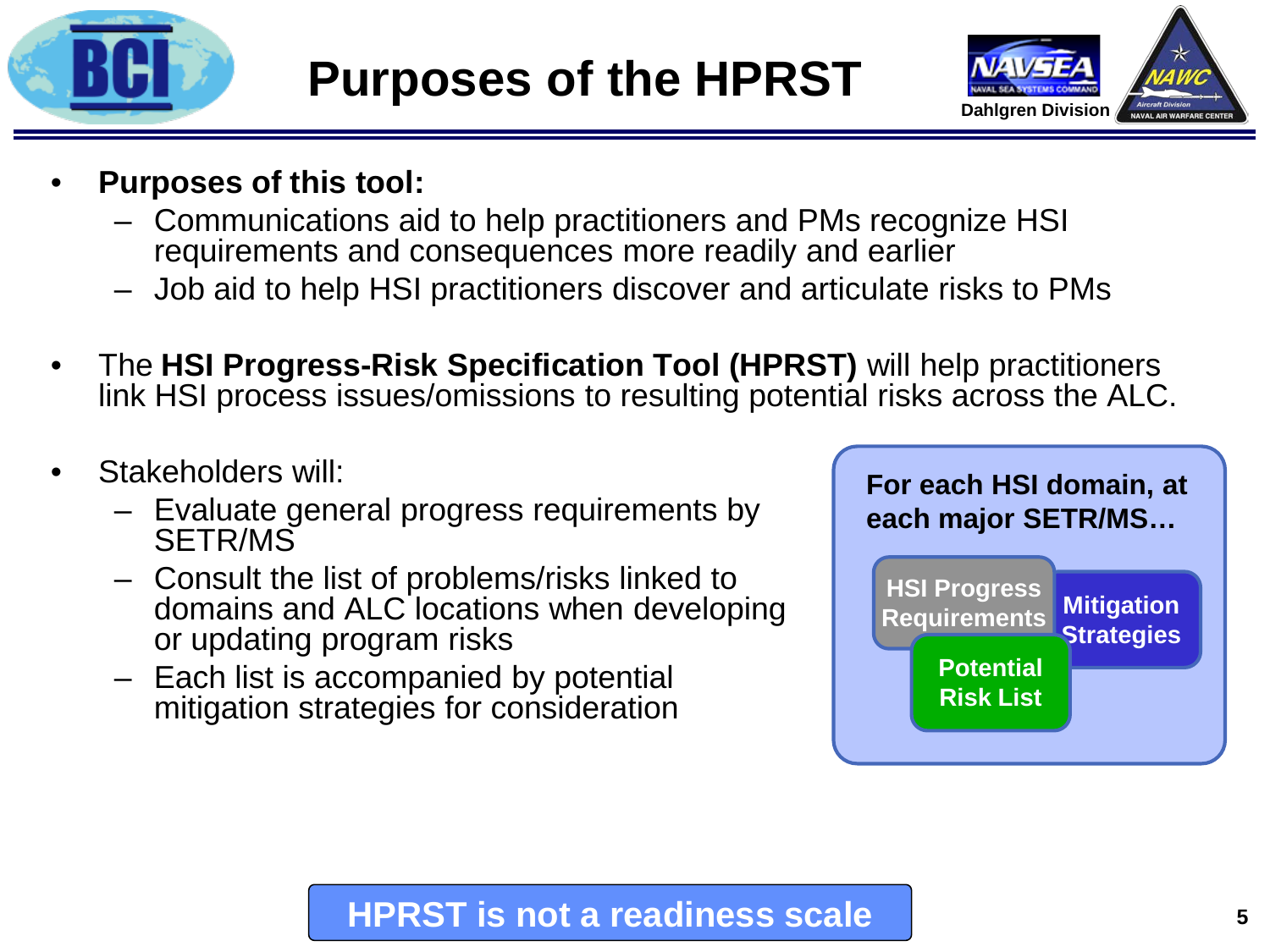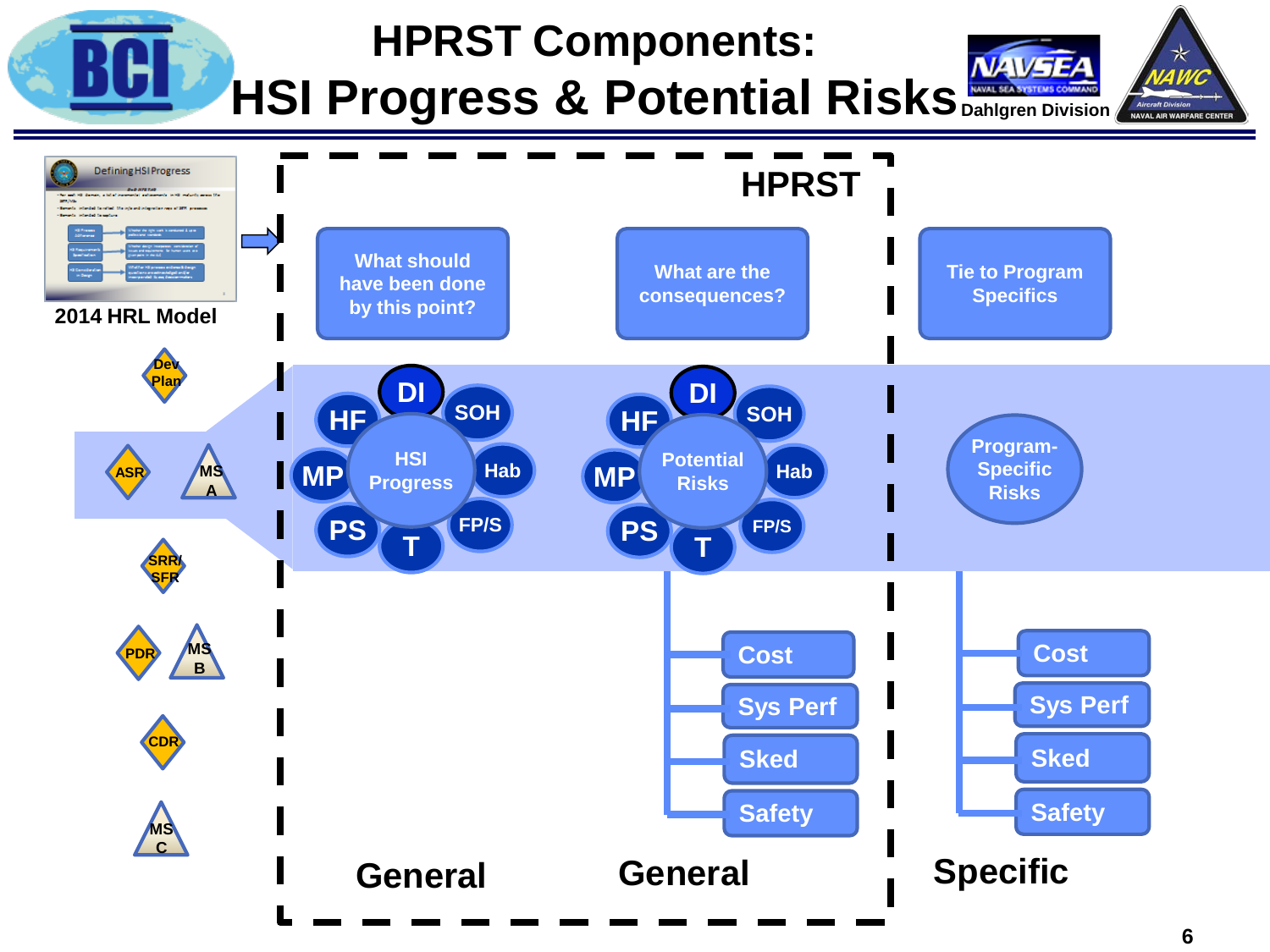

# **HSI Progress**





- Progress glideslopes defined for each HSI domain and for integration requirements
- Each glideslope element includes multiple follow-up questions summarizing acq guidance across services



**Skillsets required not increased after postdeployment**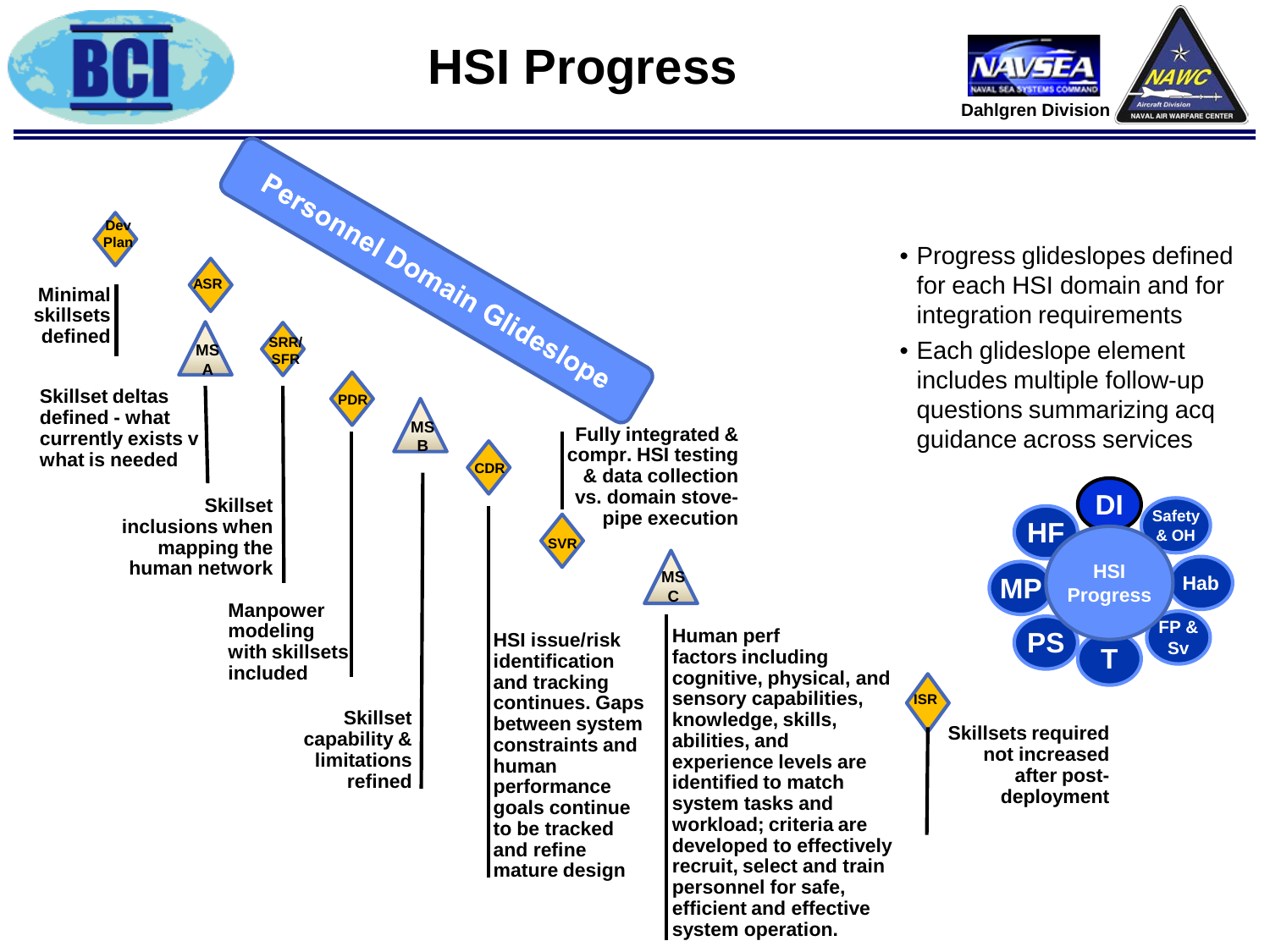

### **HSI Progress: Personnel Domain SRR/SFR**



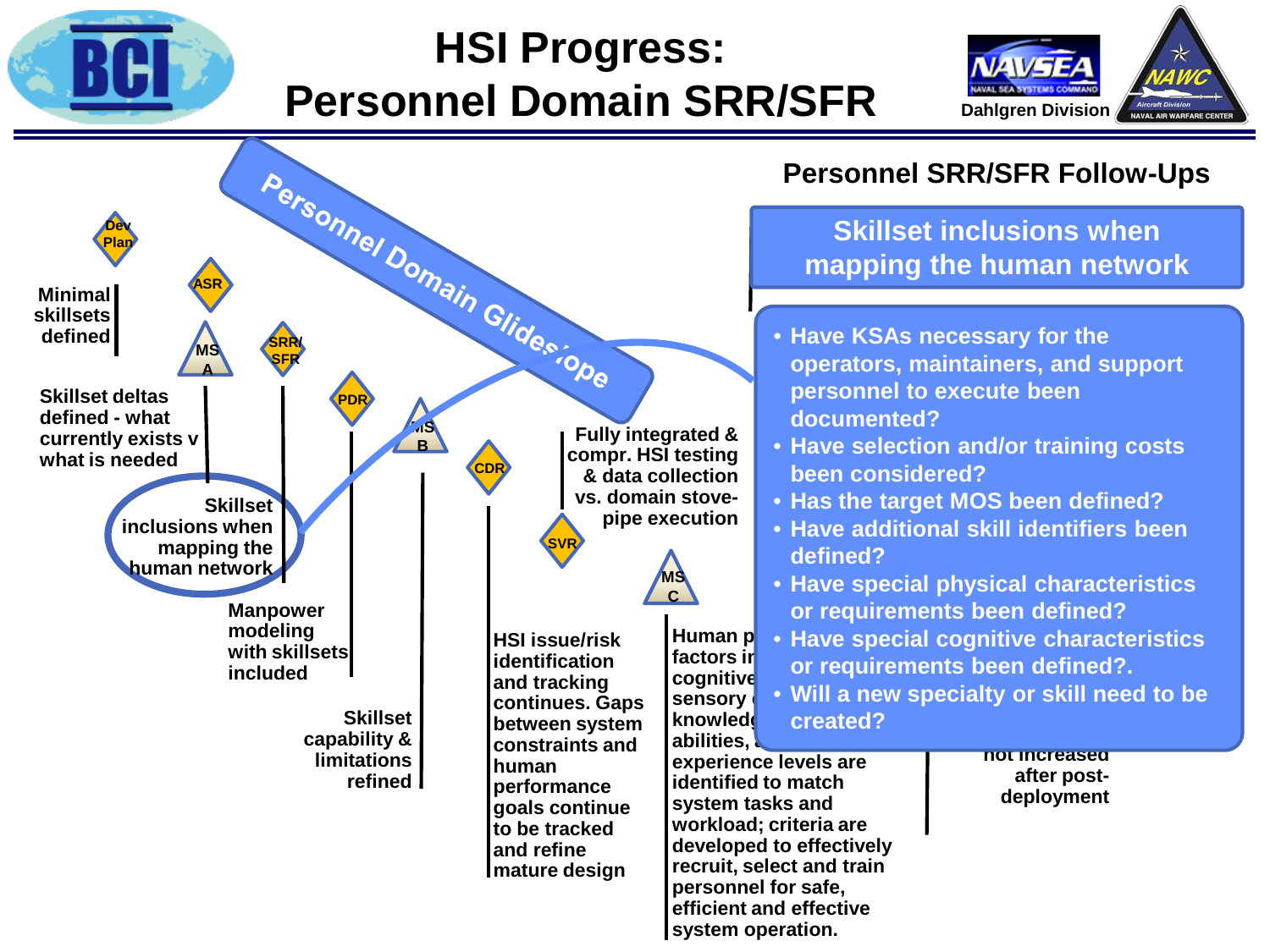



- Consequences are the problems that will likely occur when the HSI processes are not adhered to properly.
- These potential problems, if allowed to continue festering, may adversely affect the program in terms of risks to total system performance (if not directly to system performance then by extension due to decrements in human performance), cost, schedule, and safety.
- Consequences lists are specific to the HSI domains as well as to the domain integration level.

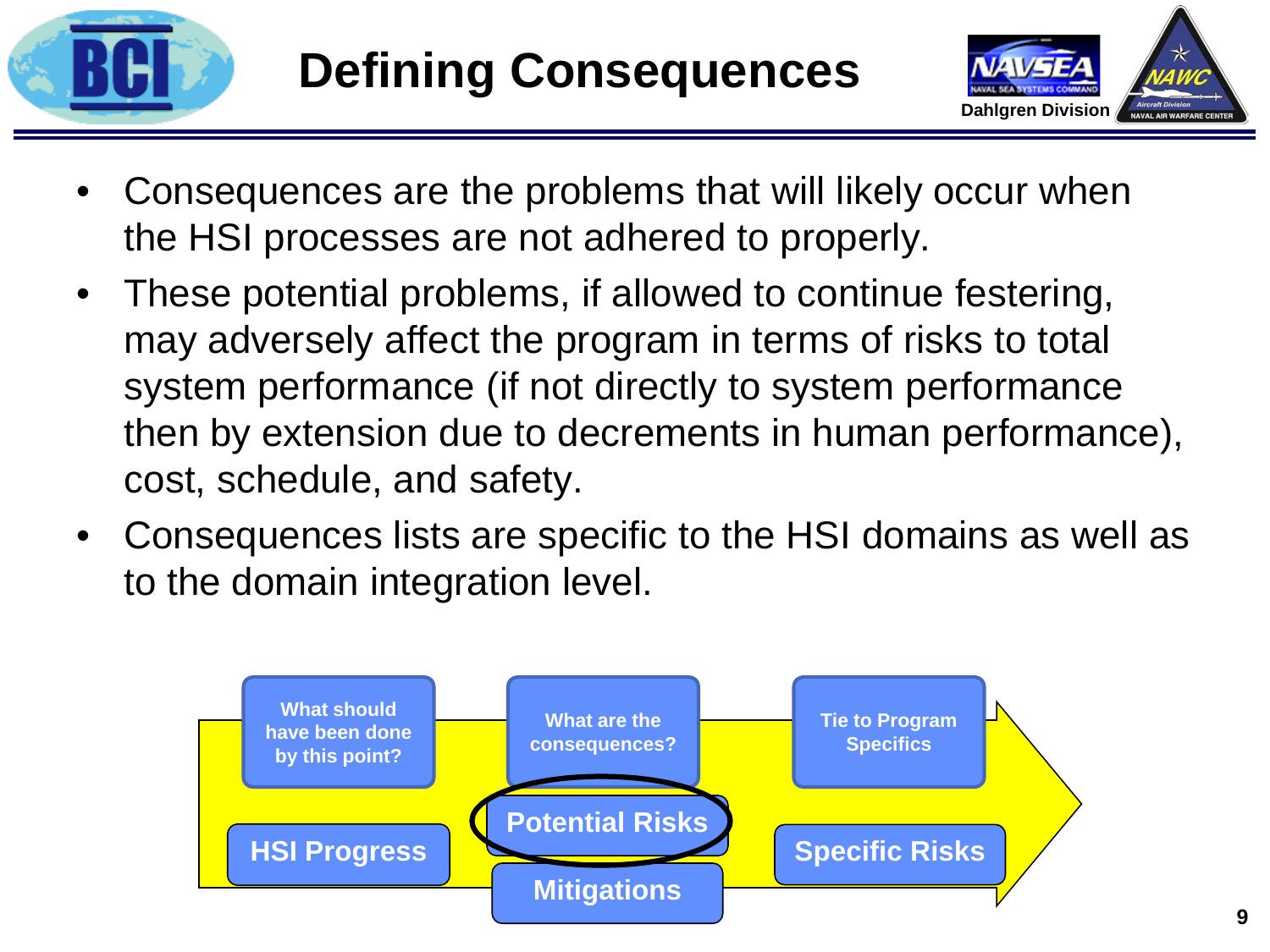

### **Example: Potential Consequences by Risk Area at SRR/SFR for Personnel Domain**



**Skillset inclusions when mapping the human network**

- **Have KSAs necessary for the operators, maintainers, and support personnel to execute been documented?**
- **Have selection and/or training costs been considered?**
- **Has the target MOS been defined?**
- **Have additional skill identifiers been defined?**
- **Have special physical characteristics or requirements been defined?**
- **Have special cognitive characteristics or requirements been defined?.**
- **Will a new specialty or skill need to be created?**

#### **System Performance**

- **Without considering personnel concerns a potential mismatch between the skill sets required for operating/maintaining the materiel solution & skill sets available in the user population could emerge.**
- **Operators may not have the skills necessary to operate the system, which will reduce the efficacy of the system, the system will not be used to its fullest capability and the system performance will decrease.**

#### **Cost**

- **Down the road, attempting to address the skill set mismatch could incur costly fixes. A mismatch could occur between what the materiel solution requires and what the services would be willing to provide regarding the structure and skill content of MOS.**
- **Still time to correct for deficiencies before major costs kick in.**

#### **Schedule**

- **Down the road, attempting to address the skill set mismatch could significantly add to the design schedule or sideline the deployed system until it can be remediated.**
- **Still time to correct for deficiencies before major schedule impacts result.**

#### **Safety**

• **If a required skill set is not part of the users MOS then the user may improperly operate or maintain the system, which could pose a potential harm to the individual, others, and/or the system.**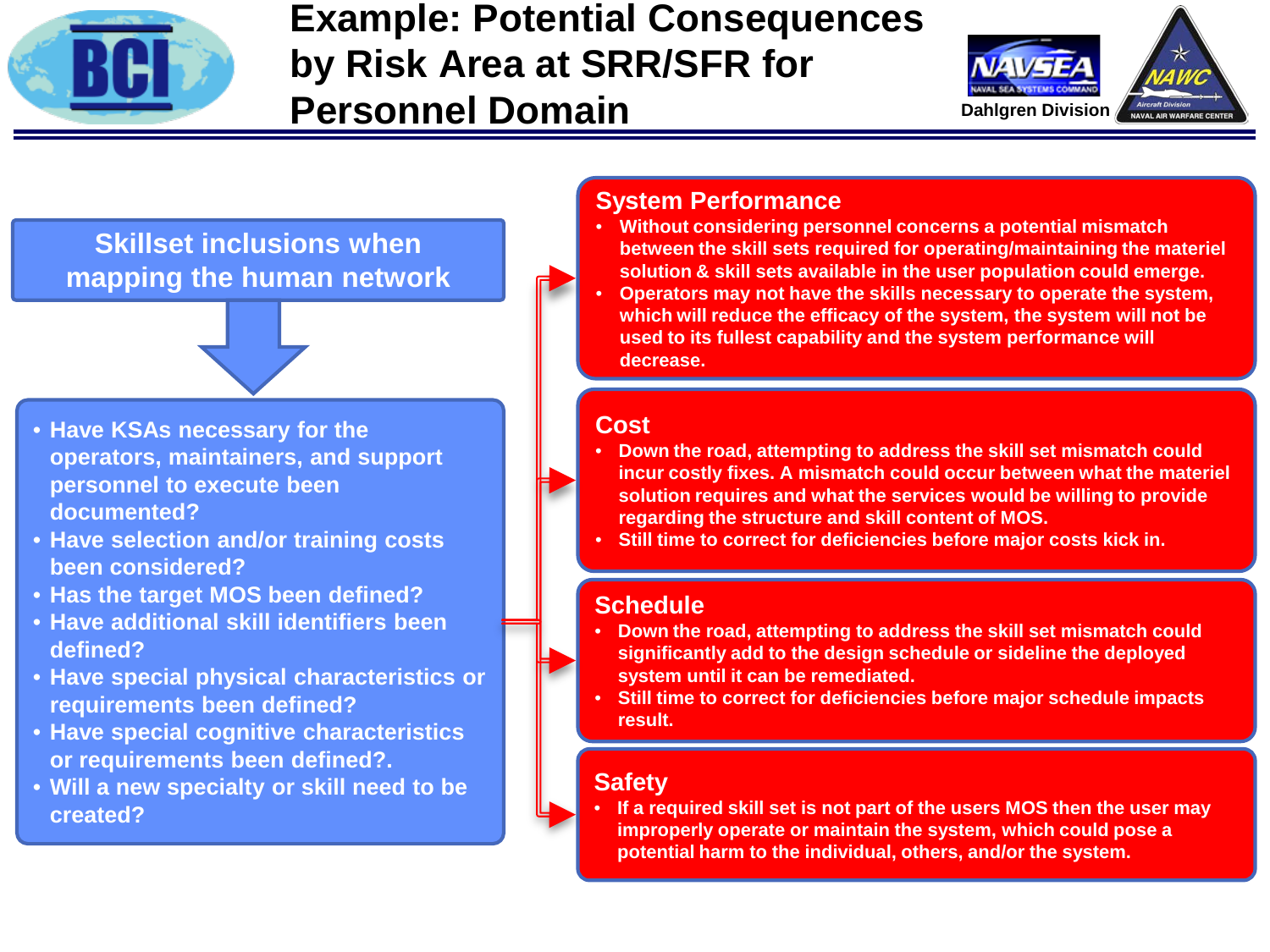



- Mitigation Actions provide general guidelines for addressing the problems faced for deficient HSI progress.
- Problems will have different mitigation approaches & strategies based on the severity of the problem and the location in the ALC.
- The mitigation strategies may be affected by the technical and financial priorities of the program (i.e., individual risks may be absorbed based on the constraints of the program).

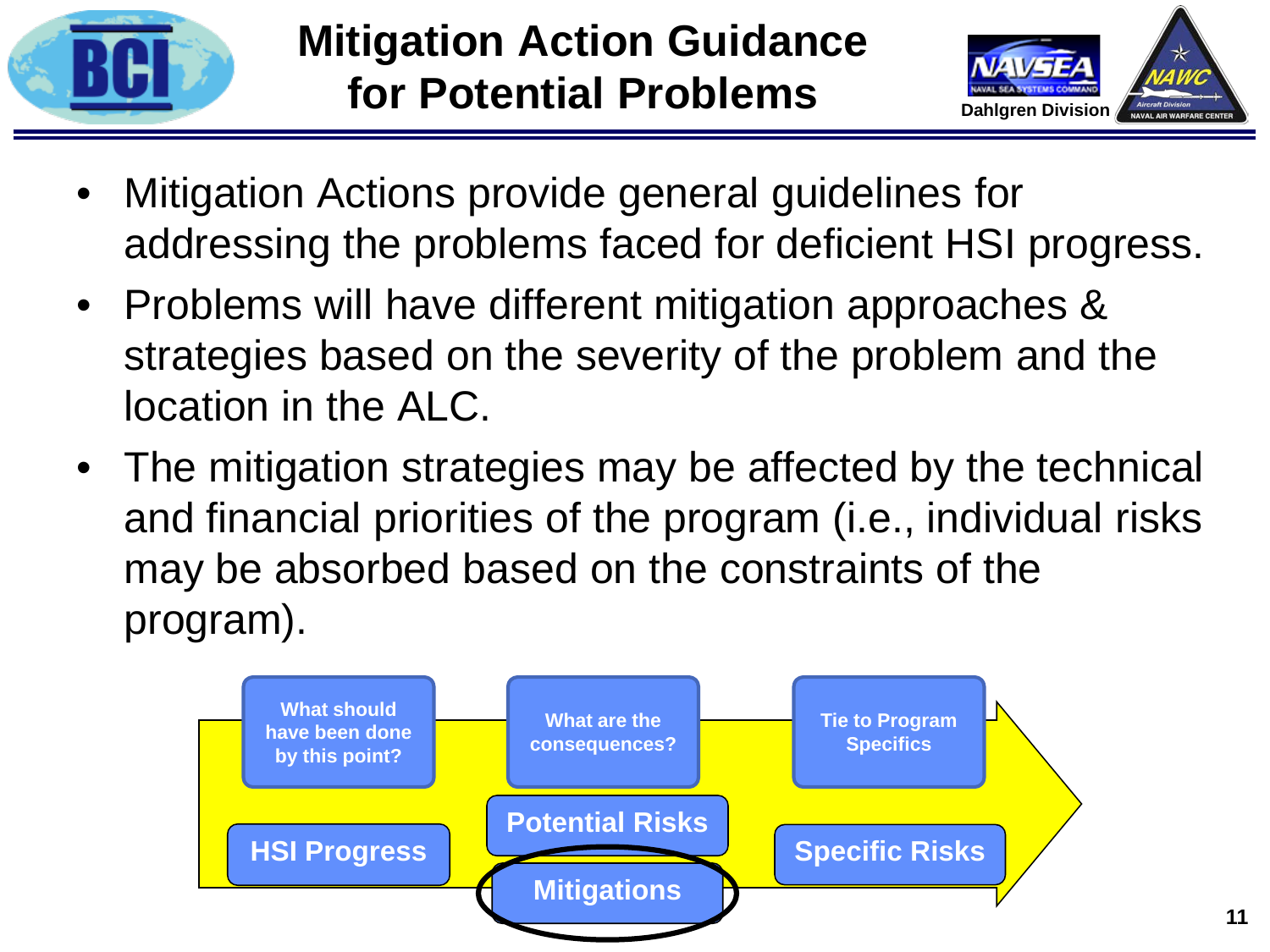

**HPRST Contents**



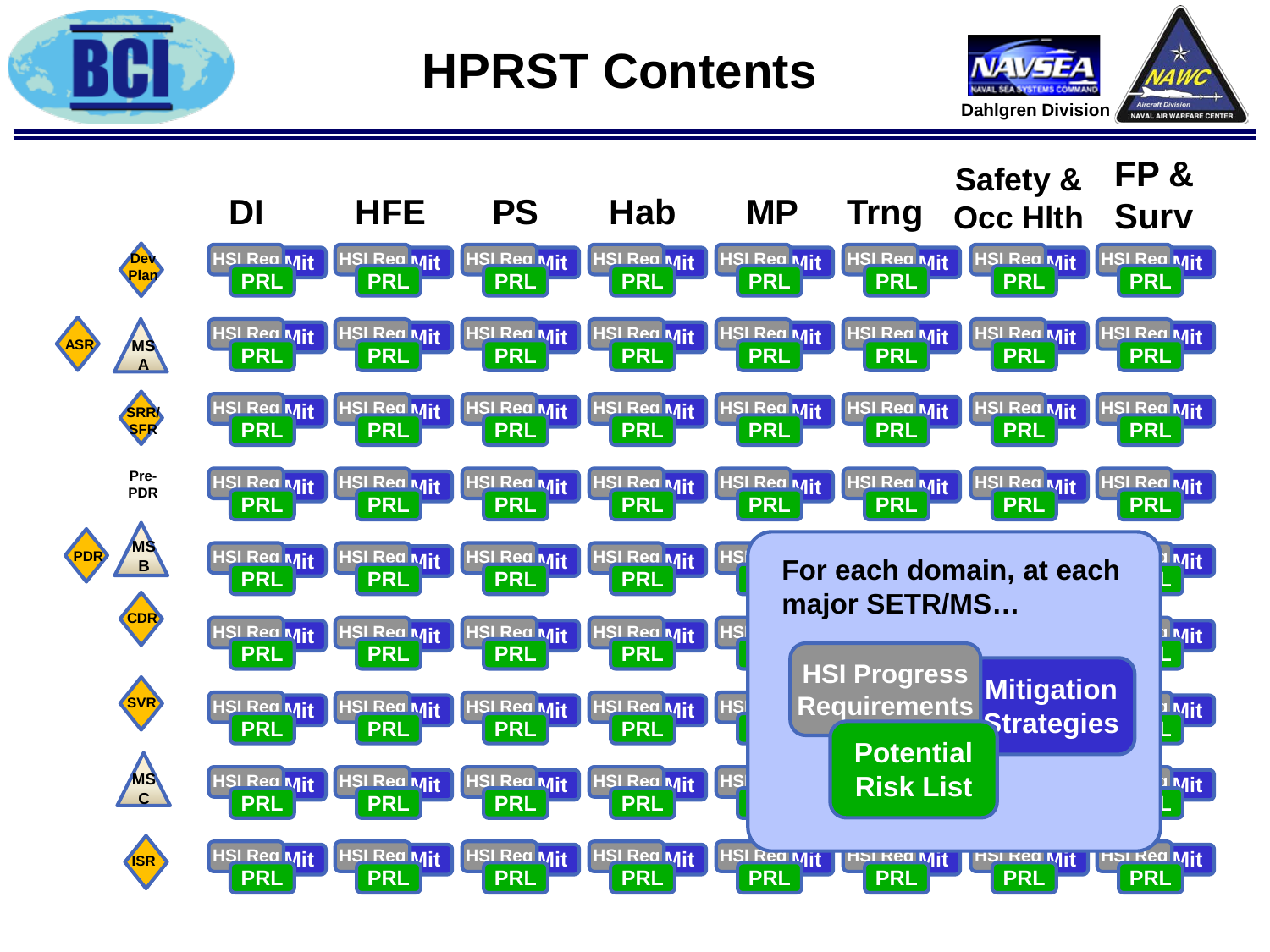



- HSI Practitioners, having identified for their program the failures to properly and accurately conduct HSI activities and the associated potential risks to Cost, Schedule, Performance, and Safety, now specify these risks in terms of their program.
- The risks are articulated in prose to show systemic ramifications (e.g., lack of training integration of GFE components will eclipse current training budget to fix)
- These risks are converted onto the standard risk matrix (i.e., Likelihood versus Consequence)

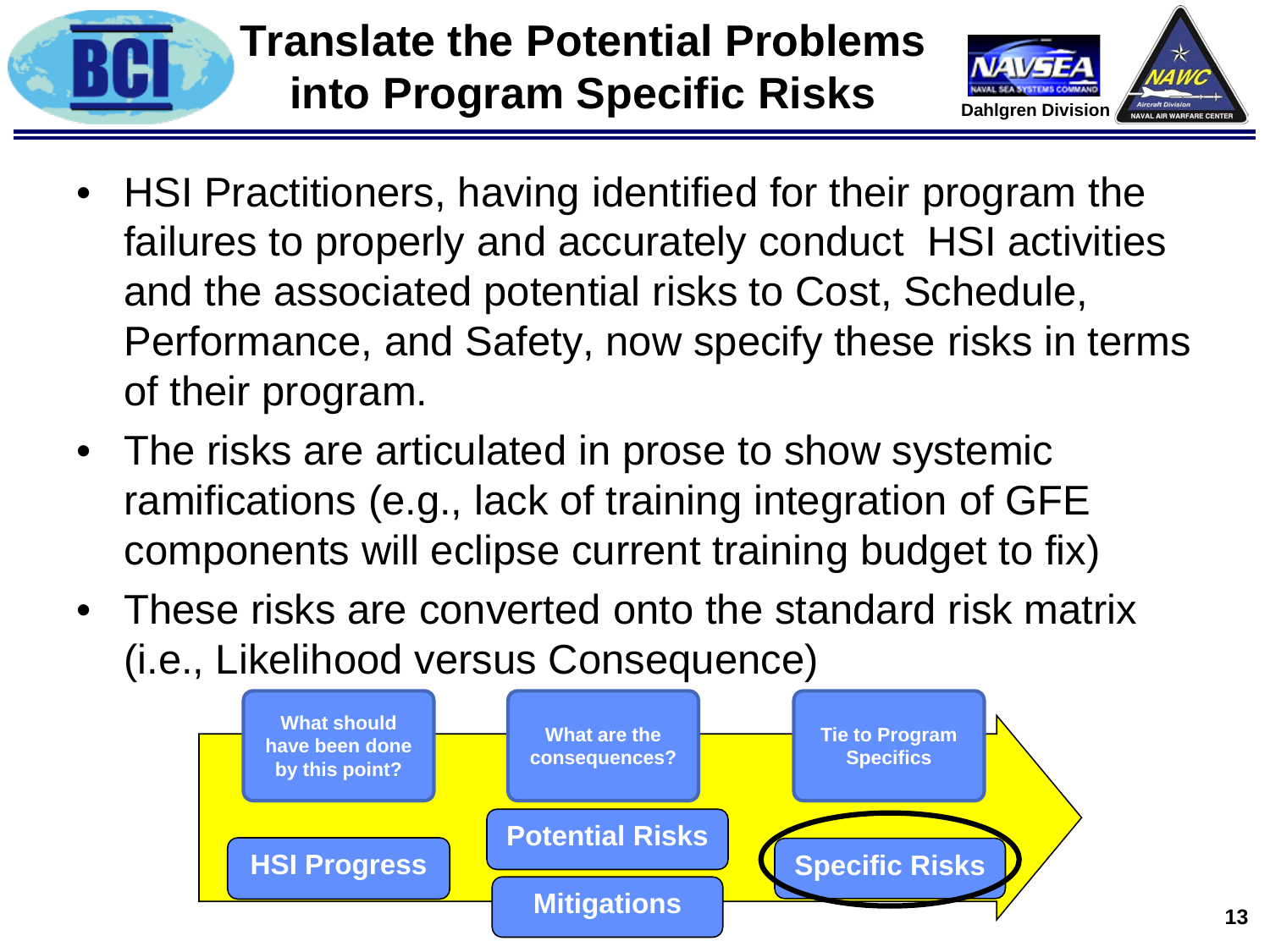

### **The Real Goal: Timely & Complete Program-Specific Risks & Mitigation Strategies**



### *Depicted: Risks across domains for Body Armor Program at SRR*

#### **Risk 1: Personnel survivability yet to be assessed for the new body armor (P/Safety)**

**Root Cause:** Due to contract issues, access to the Human Effects experts, and lack of a stable preliminary design, the personnel survivability requirements for the program have yet to be adequately assessed, modeled, or initially verified.

**Consequence:** If the analysis is delayed further, locking down the critical design will be delayed as will testing.

**Mitigation:** Solicit human effects experts from more than one organization and lock down parts of the design that don't have survivability impact.

**DI-Driven**

#### **Survivability-Driven**



**Root Cause:** Given that there is the requirement to not increase manpower or create a new MOS, no formal sustainment training will be offered by the schoolhouse. Program will have to rely on NET for incidental operators. **Consequence:** If fully realized, only NET will be offered and operators at each unit will have to train their replacements. This leads to a lack of standardization of trained operators and no true sustainment plan. **Mitigation:** MPT IPT to continue MPTA and MPTP to determine full impacts and exploring COAs such as CDD change that requires an MOS for this program.



#### **Risk 3: Software integration of two existing GOTS programs (C/P)**

**Root Cause:** Two existing (and overlapping) GOTS software programs are planned for integration into a single app for the handheld system. Each was designed with a different usability look and feel, which may lead to usability issues during integration and when "redesign" is limited due to cost and schedule.

**Consequence:** If realized, forward observers will be forced to use a disjointed software app to request calls-for-fire leading to forced errors and potential C2 mission ineffectiveness.

**Mitigation:** Complete an analysis of each software program to determine COAs for a seamless usability approach including time, schedule, and human error analysis.

#### **HF-Driven**

#### **Risk 4: System packaging and handling design (Sk/P)**

**Root Cause:** Legacy system and increment upgrade did not utilize MIL-STD-1472 carry and lift limit criteria as a basis for packing the system.

**Consequence:** Required manpower to safely carry and lift the cases may not be available or feasible.

**Mitigation:** Conduct a full carry and lift analysis of the case designs that will be presented by the prime at PDR to determine full impact.

#### **HF & Manpower-Driven**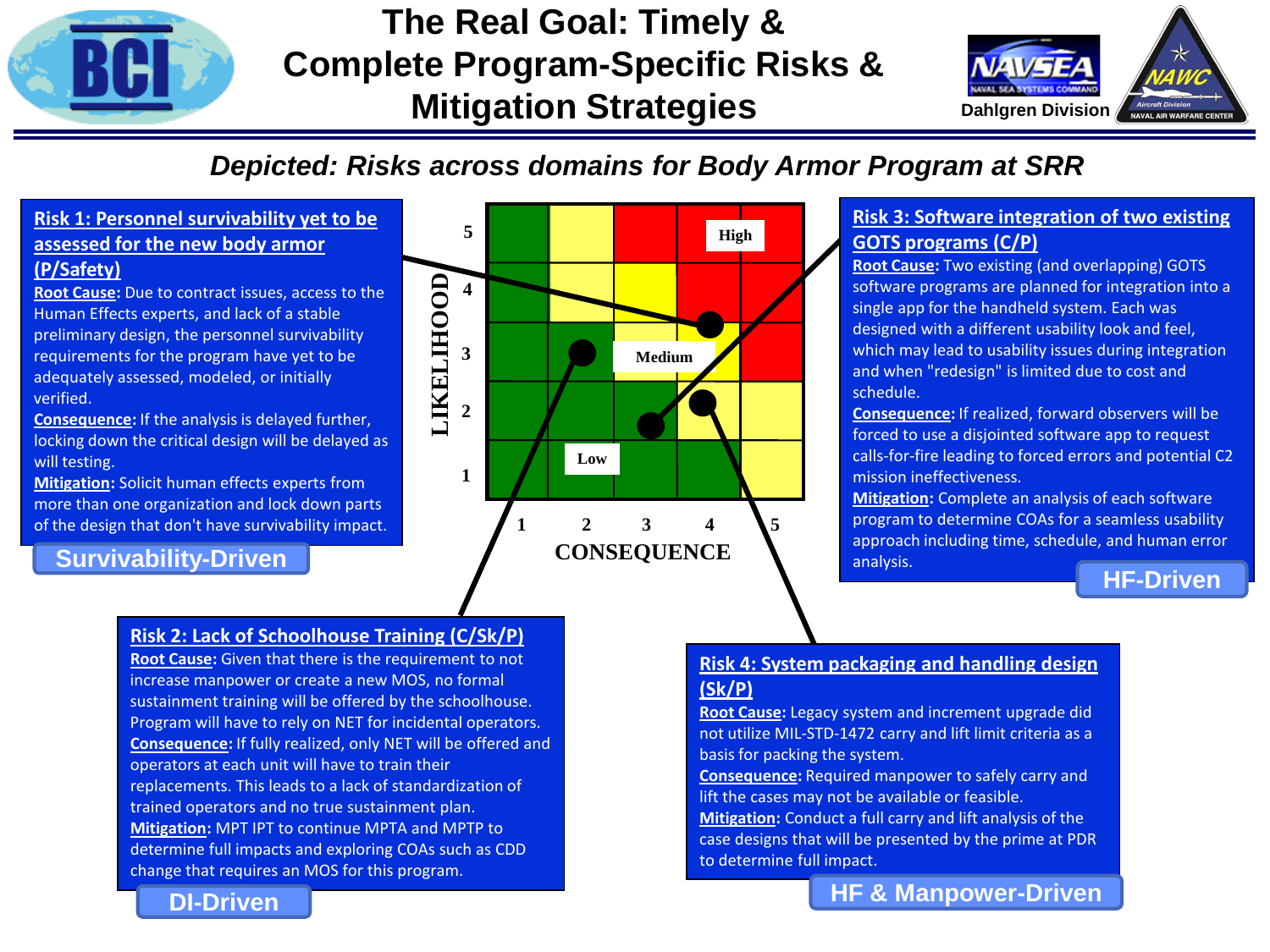# **QUESTIONS**

**HPRST** 



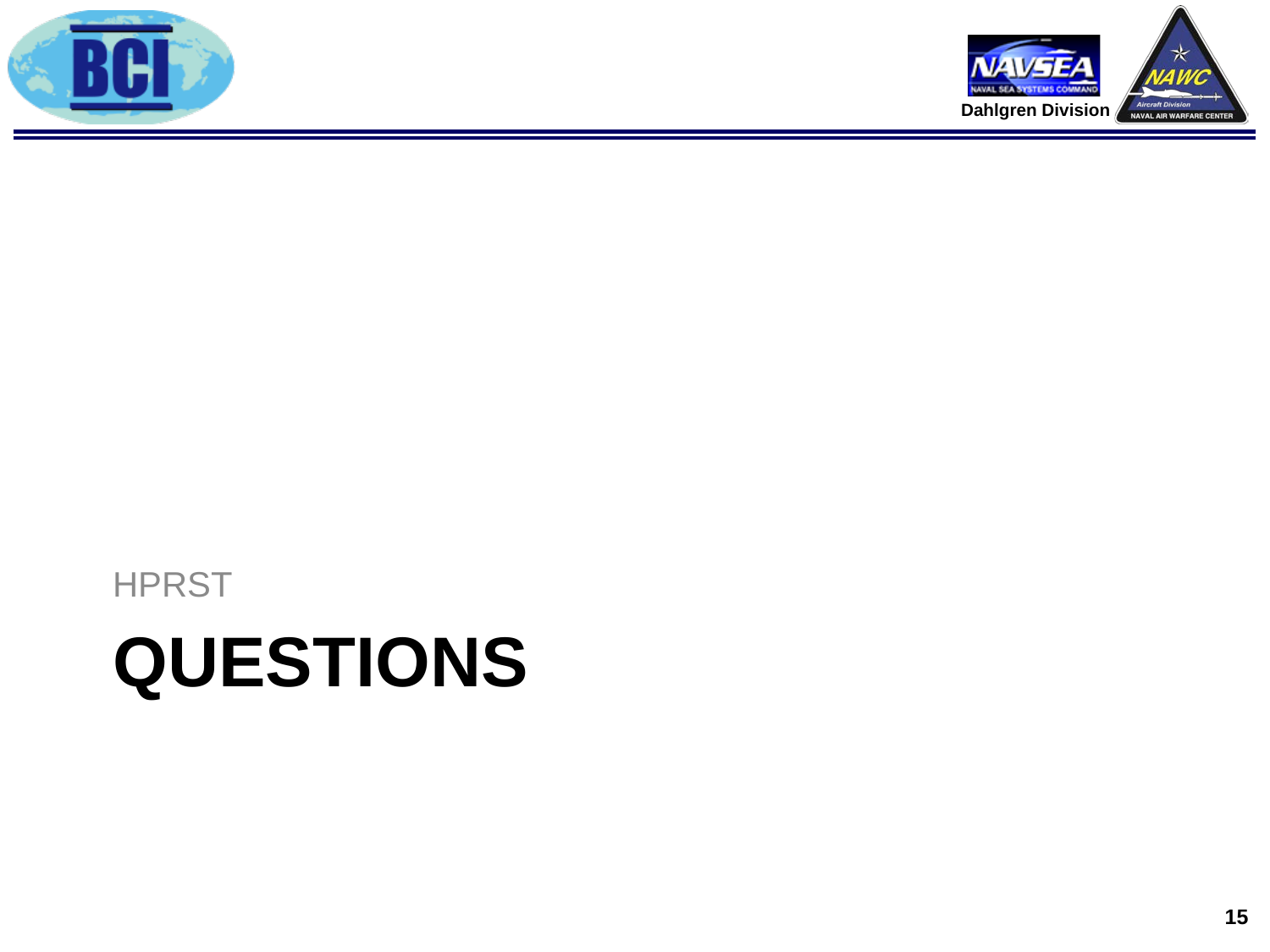

# **Selected Reviewer Notes of Previous HRL Model**



- ASD(RE) PD Al Shaffer:
	- Doesn't like RLs in general; more interested in a tool that would make it easier for teams/PMs to track consolidated risk info
- ASD(SE) Rob Gold:
	- Looking for tools to maximize info on risk consequence and probability
- Curt Meyerhoff:
	- Take care to minimize the ways this tool could be misused and misinterpreted
	- Must be careful to specify the product the tool is to be used for
	- More applicable to some products than others
	- Tool should reflect consolidated risk, mitigation, and consequence info
	- A process metric is fine, as long as it increases visibility on program risks
- John Owen:
	- How can we be sure that all the requirements across domains and across user groups have been recognized?
	- Follow-up questions must be expanded
	- Tool would benefit from a separate, updated HSI standards of practice guide to help practitioners avoid overlooking requirements and tradeoffs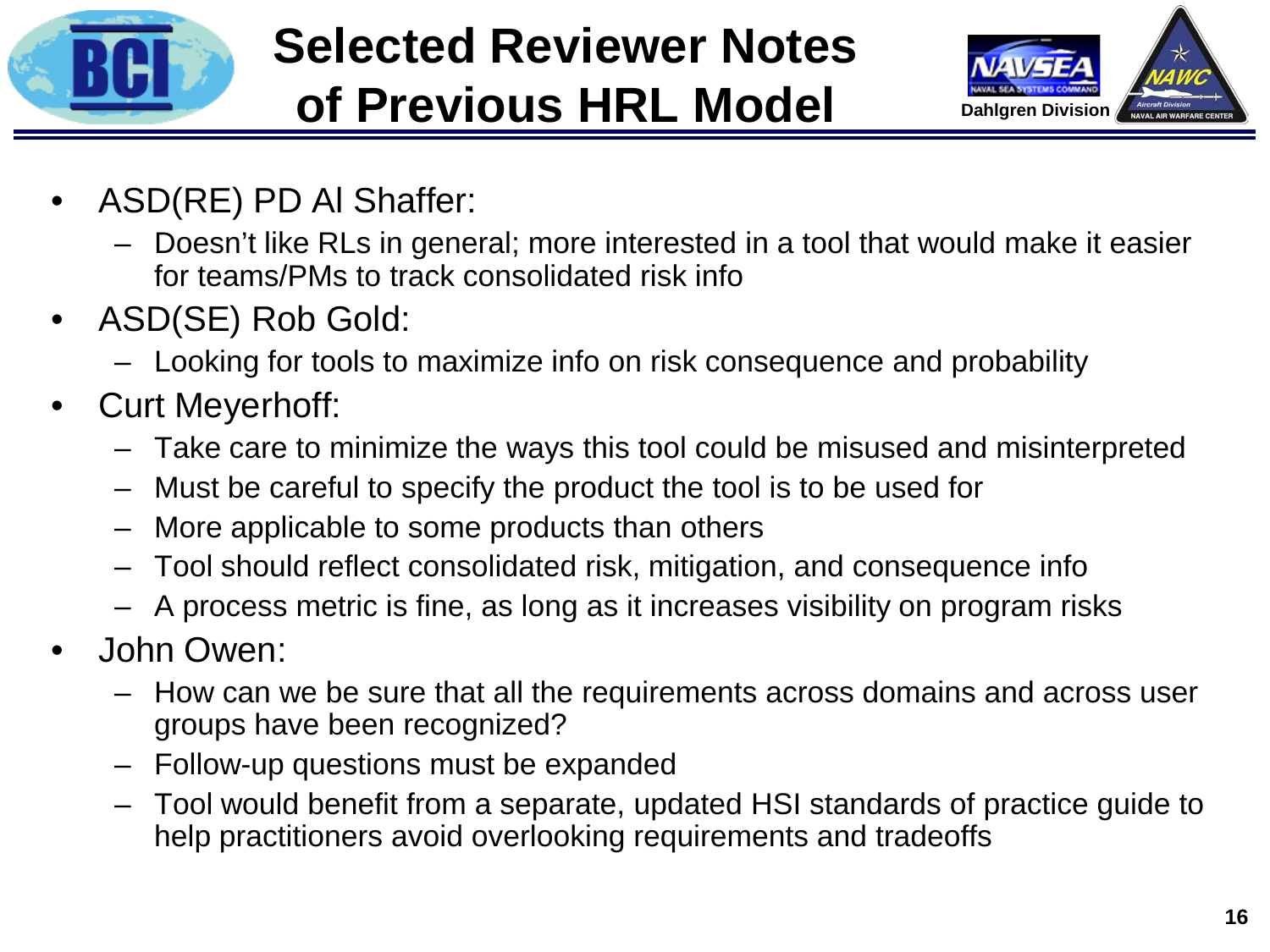

### **Use and Misuse of an HSI Progress and Risk Tool**



### **First, do no harm… How will PMs use this system?**

- System must not place a significant burden on HSI team, PM/LSE
- Must capitalize on existing tools, documentation and requirements for tracking HSI progress and maturity
- Elevate HSI considerations into C/S/P discussions earlier in ALC
- Help HSI practitioners develop HSI-driven programmatic risks aligned to KPPs – must yield results in the language that PMs will care about
	- HSI is relevant to PMs only insofar as it influences cost, sked, safety & KPPs

# **What does this not represent?**

- Does not describe the achievement of any KPPs or HP goals as directly measured using empirical data
- Note that this is not meant to provide a rating of HSI quality, only an evaluation of whether within/cross-domain requirements for a given SETR/MS ALC point have been achieved
- Does not specify any program-specific risks, only potential risks resulting from HSI omissions, implementation, or undesirable results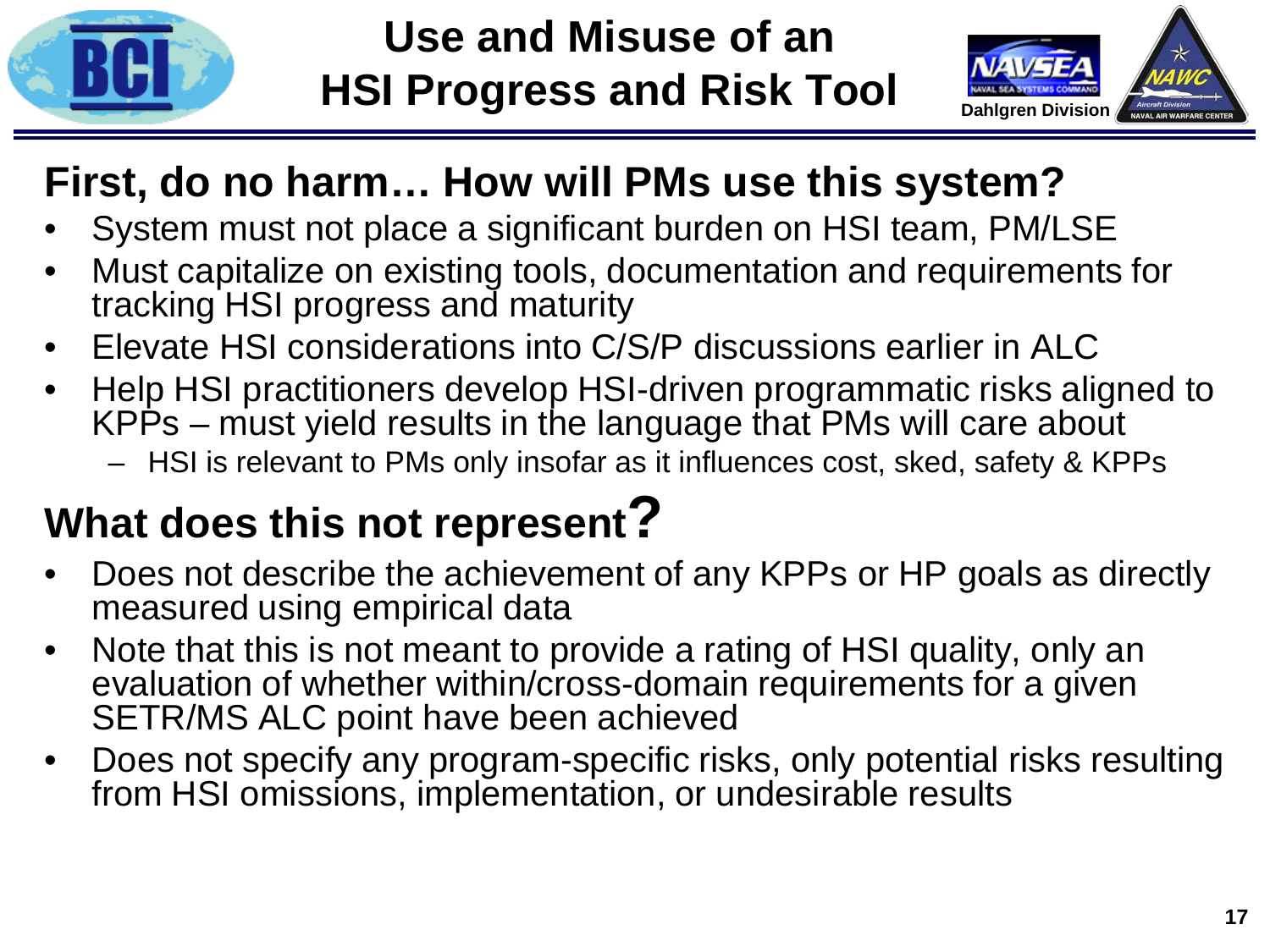### **9th Scale to Capture System Level Progress: Human Readiness Scale Aircraft Division<br>NAVAL AIR WARFARE**

|                    | <b>HURL</b>             | <b>Definition</b>                                                                                                       | <b>Description</b>                                                                                                                                                                                                                                                                          | <b>Supporting Info</b>                                                                                                                                                                                                                                                                                 |
|--------------------|-------------------------|-------------------------------------------------------------------------------------------------------------------------|---------------------------------------------------------------------------------------------------------------------------------------------------------------------------------------------------------------------------------------------------------------------------------------------|--------------------------------------------------------------------------------------------------------------------------------------------------------------------------------------------------------------------------------------------------------------------------------------------------------|
|                    | 1                       | Human-focused concept of operations<br>(human use scenario) defined                                                     | The scenario for human use (human focused<br>CONOPS) of the conceptualized system has been<br>defined and developed for all end user categories.<br>Scenario was used as basis for defining the system.                                                                                     | Human View (HV)-A Concept, HV-C Tasks,<br>Task List Repository, Scenarios/CONOPS                                                                                                                                                                                                                       |
|                    | $\overline{2}$          | Human capabilities & limitations and<br>system affordances & constraints applied<br>to preliminary conceptual designs   | Human capabilities and limitations (for all users) and<br>system affordances/constraints have been defined<br>and applied to the refinement of the system<br>concept.                                                                                                                       | HV-B Human Constraints; Published<br>research and paper studies that identify the<br>human capabilities and limitations; Initial<br>set of HSI-related functional requirements                                                                                                                         |
|                    | $\overline{\mathbf{3}}$ | Mapping of human interactions and<br>application of standards to proof of<br>concept                                    | Prior to engineering design, Human to human and human to<br>system network has been defined/refined and proven to<br>map to technology/system architecture and functional<br>expectations. HSI design criteria and standards have been<br>evied to drive the system concept and pre-design. | HV-E Human Network, decomposed<br>standards mapped to HSI-related<br>requirements and specifications,                                                                                                                                                                                                  |
| Pre-<br><b>PDR</b> | 4                       | Modeling and analysis of human<br>performance conducted and applied<br>within system concept                            | Lab HSI tools and resources have been used to<br>analyze and validate human performance within the<br>system concept.                                                                                                                                                                       | Workload models, anthropometric models,<br>discrete event simulations, analysis of<br>performance shaping factors                                                                                                                                                                                      |
| B                  | 5                       | HSI demonstration and Early User<br>Evaluation of initial and/or preliminary<br>prototype to inform preliminary design  | Initial and/or preliminary prototypes have been<br>teratively evaluated and demonstrated with end<br>users. Human Performance data was collected and<br>used to refine the system, the requirements, and<br>drive improvements of the prototypes.                                           | Static screen shots, CADs, working prototypes, HSI<br>issue tracker, human performance data, Focus<br>group data (wants vs needs), revised human task<br>list, modeled workload (physical and cognitive)<br>validated and/or refined, HSI Issue Tracking, HSI<br>Trade Studies (domain goal tradeoffs) |
|                    | 6                       | System design fully matured as influenced<br>by human perf analyses, metrics, and<br>prototyping                        | System design fidelity increases and use of the<br>system is demonstrated. Design has been modified<br>to incorporate lessons learned to optimize human<br>performance, workload, SA, usability, ergonomics,<br>trainability, and safety.                                                   | Evolved and improved prototypes; objective<br>and subjective HSI metrics, Survey data,<br>SAGAT/SART, SUS, NASA TLX, Field User<br><b>Evaluation reports</b>                                                                                                                                           |
|                    | $\overline{\mathbf{z}}$ | HSI-related requirements qualified and<br>verified through developmental test and<br>evaluation in a representative env | Full system capability with all levels of human users<br>have verified human performance expectations<br>under DT conditions.                                                                                                                                                               | DT reports, RTM, human performance<br>validation data, Log/Maintenance Demo<br>data, Survey data, SAGAT/SART, SUS, NASA<br>TLX, Lessons Learned tracking                                                                                                                                               |
|                    | 8                       | Human Performance using system<br>equipment fully tested, validated, and<br>approved in mission ops                     | Full system capability with all levels of human users<br>(fully trained and invested) have validated human<br>performance expectations are valid and met in under SUS, NASA TLX<br>mission conditions, such as those in OT&E.                                                               | OT&E reports, Survey data, SAGAT/SART,                                                                                                                                                                                                                                                                 |
|                    | 9                       | Post-deployment and sustainment of<br>human performance capability                                                      | Extensive and iterative review and verification of fielded<br>system begins, as well as post-product improvement<br>evaluations for the next incremental builds. Activity<br>examples include post-fielding training eval analysis and<br>sustaining a hazard analysis for fielded system.  | Post-deployment surveys, Training effectiveness<br>evaluations, HSI as signoff to ECPs, Sustainment<br>of HSI design concepts, end user workload<br>stabilization (vice increase),                                                                                                                     |

**\***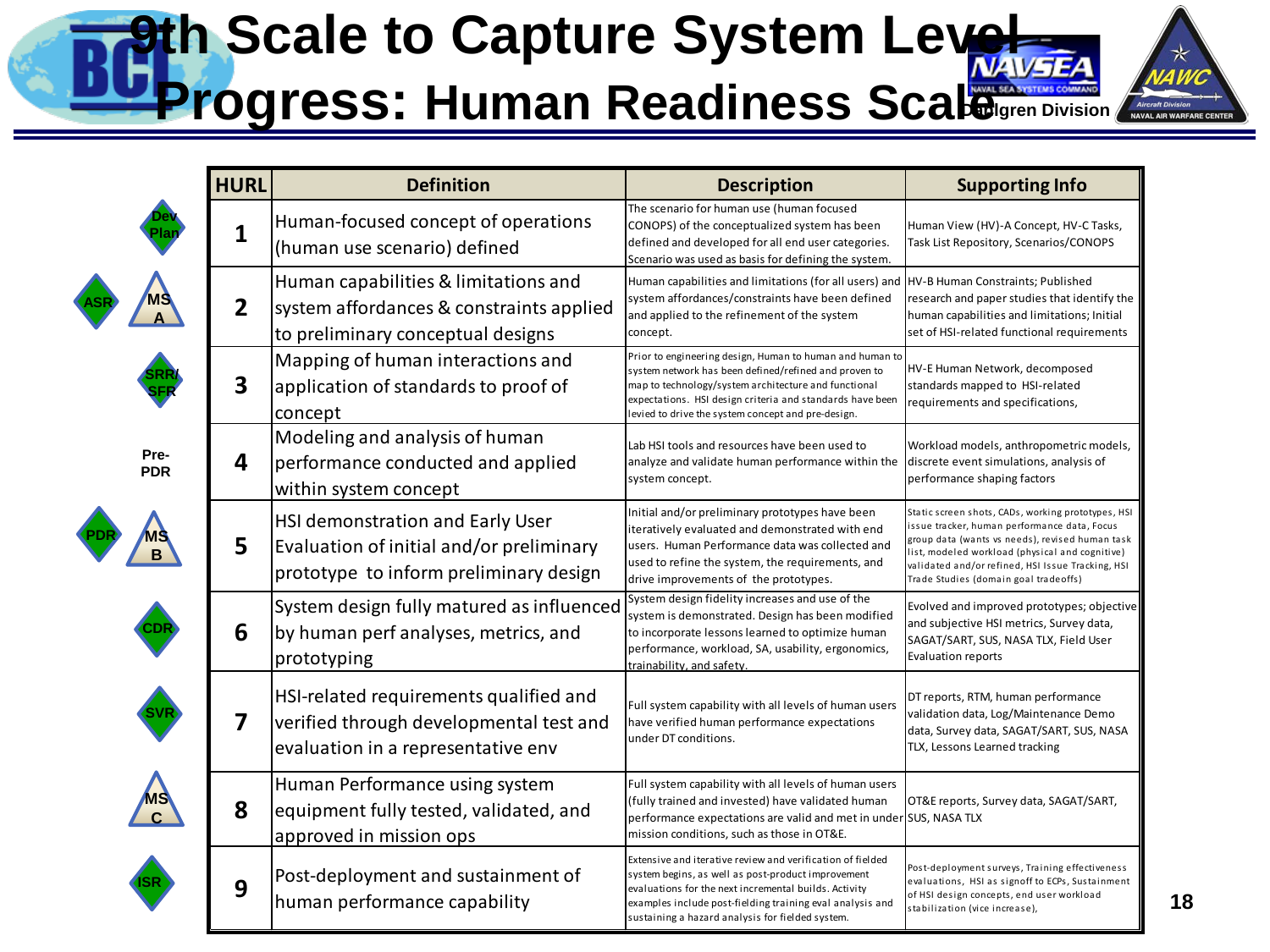

# **Human Readiness Level (HRL)Model**

### **and Incorporated Scales**



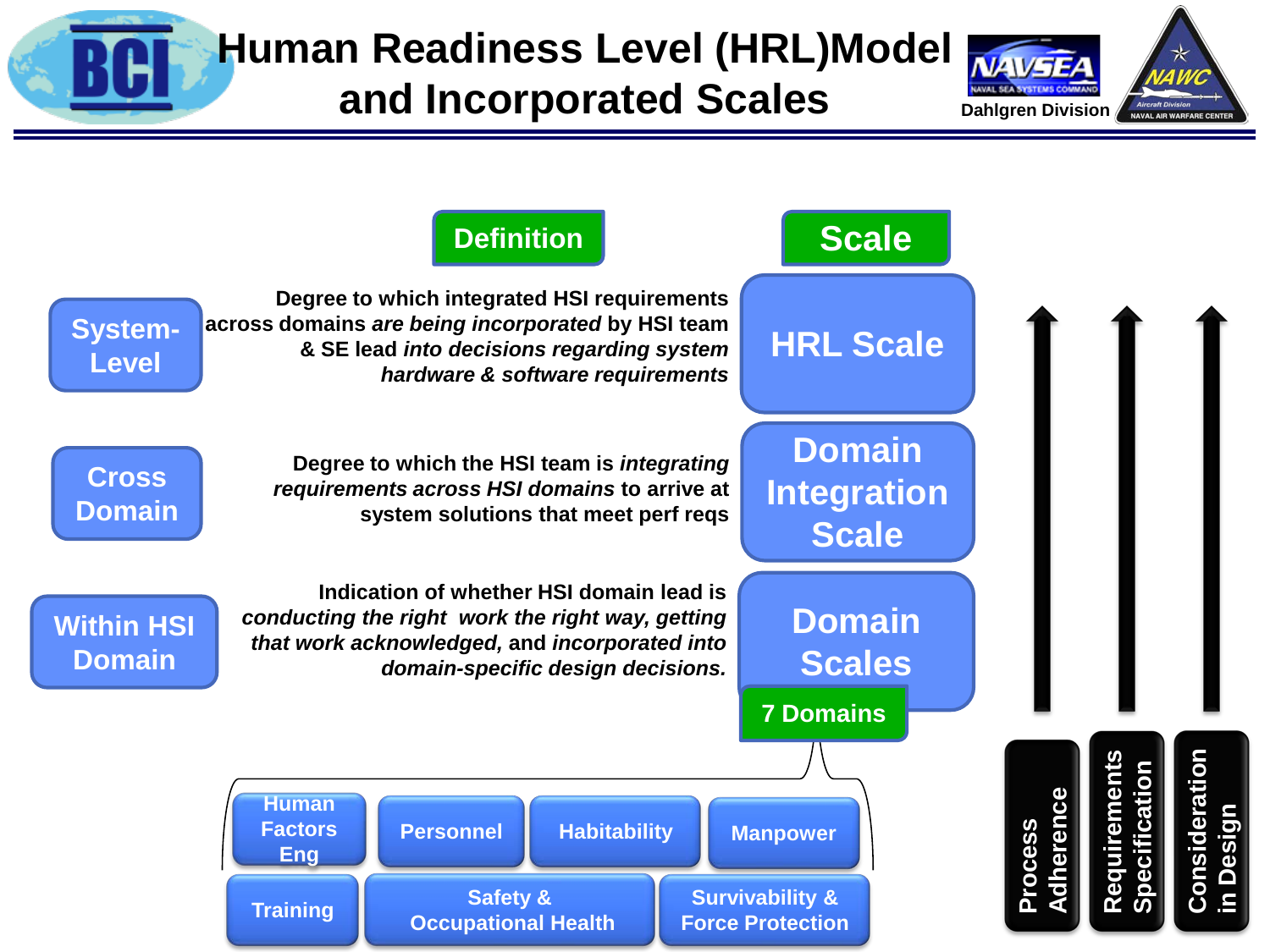

**FP & Surv**

**Safety & Occ Hlth**

**Trng**

**MP**

**N/A**

**Hab**

### **Human Readiness Level (HRL) Model Interface Example**





**Scores**

- **Scores based on SETR/MS prep HSI & risk info already in use**
- **All scores independently assessed**
- **No algorithmic relationship among scores**
- **Downward movement possible**

**N/A to interface example**